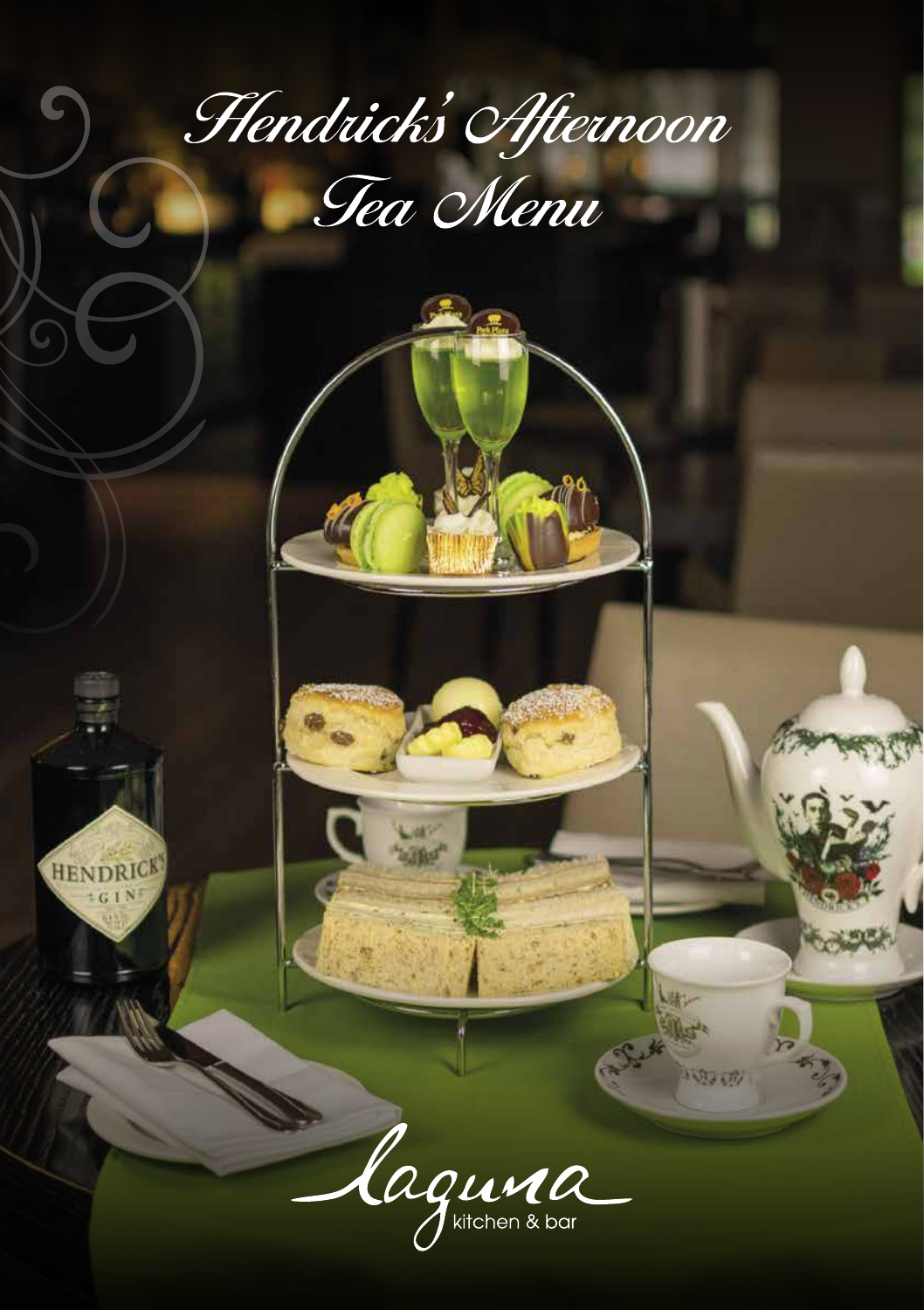# Tea & Coffee

**Twinings Tea** *English Breakfast, Earl Grey, Peppermint, Lemon and Ginger, Apple Crunch, Green Tea, Cammomile*

**£2.25**

**Espresso £2.25 £2.50£2.50£3.50£2.50**

**Double Espresso £3.25**

> **Macchiato £2.25**

**Americano £2.25 £2.50**

> **Latte £2.75 £2.95**

**Cappuccino £2.75**

**Hot Chocolate £2.75**

*A large selection of loose leaf tea is available. Please ask for the menu.* Afternoon Tea

A must for gin lovers, we've teamed up with Hendrick's to offer a gin cocktail, served in a special Hendrick's teapot, to complement the usual Afternoon Tea delights.

#### **Top Tier**

*Lime Jelly, Chantilly Cream Pistachio Macaroon Lime Mousse Filled Chocolate Cup Chocolate and Passion Fruit Tartlet Lemon Cupcake*

#### **Middle Tier**

*Freshly Baked Warm Sultana Scones with Cornish Clotted Cream & Strawberry Preserve*

### **Bottom Tier**

**Severn and Salmon & Cream Cheese and Direct Smoked Salmon & Cream Cheese** Honey Roasted Ham & Cheddar Cheese *Free Range Egg Mayonnaise and Cress* Cucumber, Dill & Lemon Crème FraicheEgg & Watercress *<u>Egg & Watercress</u>* 

**Monday – Friday £20.95 per person Saturday – Sunday £22.95 per person Saturday - Sunday £23.95 per person**E2.95<br>Chocolate Monday - Friday £21.95 per person<br>E2.95<br>E2.95

*Served in the Laguna Bar daily from 1:00pm – 5.30pm*